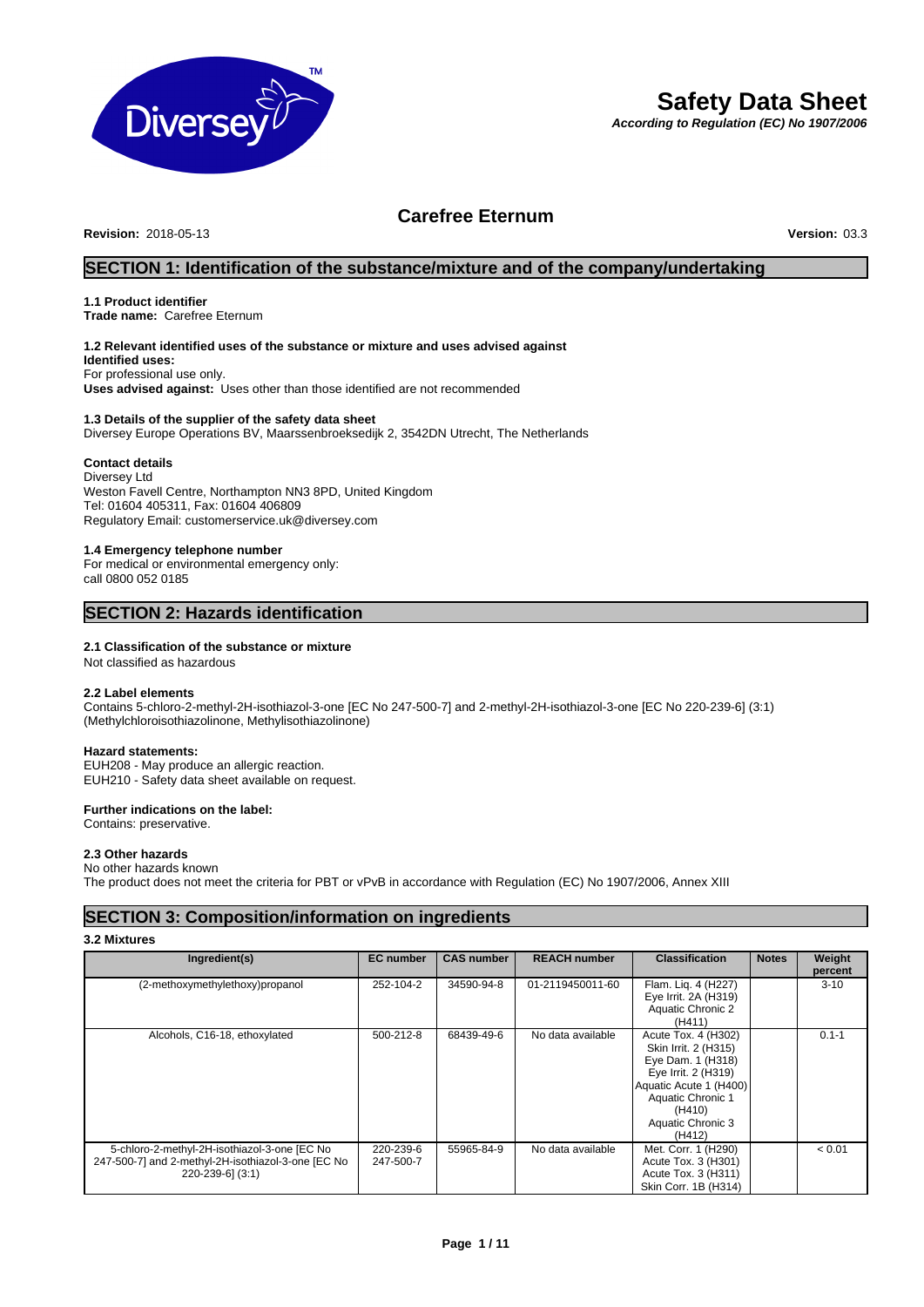|  |  | Skin Sens. 1A (H317)   |  |
|--|--|------------------------|--|
|  |  | Acute Tox. 3 (H331)    |  |
|  |  | Aquatic Acute 1 (H400) |  |
|  |  | Aquatic Chronic 1      |  |
|  |  | (H410)                 |  |

\* Polymer.

For the full text of the H and EUH phrases mentioned in this Section, see Section 16.

Workplace exposure limit(s), if available, are listed in subsection 8.1.

[1] Exempted: ionic mixture. See Regulation (EC) No 1907/2006, Annex V, paragraph 3 and 4. This salt is potentially present, based on calculation, and included

for classification and labelling purposes only. Each starting material of the ionic mixture is registered, as required. [2] Exempted: included in Annex IV of Regulation (EC) No 1907/2006.

[3] Exempted: Annex V of Regulation (EC) No 1907/2006.

[4] Exempted: polymer. See Article 2(9) of Regulation (EC) No 1907/2006.

# **SECTION 4: First aid measures**

| 4.1 Description of first aid measures                           |                                                                                                                         |
|-----------------------------------------------------------------|-------------------------------------------------------------------------------------------------------------------------|
| Inhalation:                                                     | Get medical attention or advice if you feel unwell.                                                                     |
| <b>Skin contact:</b>                                            | Wash skin with plenty of lukewarm, gently flowing water. If skin irritation occurs: Get medical advice<br>or attention. |
| Eye contact:                                                    | Rinse cautiously with water for several minutes. If irritation occurs and persists, get medical<br>attention.           |
| Ingestion:                                                      | Rinse mouth. Immediately drink 1 glass of water. Get medical attention or advice if you feel unwell.                    |
| Self-protection of first aider:                                 | Consider personal protective equipment as indicated in subsection 8.2.                                                  |
| 4.2 Most important symptoms and effects, both acute and delayed |                                                                                                                         |

| <b></b> wost important symptoms and chects, both acute and delayed |                                             |
|--------------------------------------------------------------------|---------------------------------------------|
| Inhalation:                                                        | No known effects or symptoms in normal use. |
| <b>Skin contact:</b>                                               | No known effects or symptoms in normal use. |
| Eye contact:                                                       | No known effects or symptoms in normal use. |
| Ingestion:                                                         | No known effects or symptoms in normal use. |
|                                                                    |                                             |

#### **4.3 Indication of any immediate medical attention and special treatment needed**

No information available on clinical testing and medical monitoring. Specific toxicological information on substances, if available, can be found in section 11.

# **SECTION 5: Firefighting measures**

#### **5.1 Extinguishing media**

Carbon dioxide. Dry powder. Water spray jet. Fight larger fires with water spray jet or alcohol-resistant foam.

### **5.2 Special hazards arising from the substance or mixture**

No special hazards known.

#### **5.3 Advice for firefighters**

As in any fire, wear self contained breathing apparatus and suitable protective clothing including gloves and eye/face protection.

# **SECTION 6: Accidental release measures**

### **6.1 Personal precautions, protective equipment and emergency procedures**

No special measures required.

#### **6.2 Environmental precautions**

Do not allow to enter drainage system, surface or ground water. Dilute with plenty of water.

#### **6.3 Methods and material for containment and cleaning up**

Absorb with liquid-binding material (sand, diatomite, universal binders, sawdust).

#### **6.4 Reference to other sections**

For personal protective equipment see subsection 8.2. For disposal considerations see section 13.

# **SECTION 7: Handling and storage**

#### **7.1 Precautions for safe handling**

**Measures to prevent fire and explosions:** No special precautions required.

#### **Measures required to protect the environment:**

For environmental exposure controls see subsection 8.2.

#### **Advices on general occupational hygiene:**

Handle in accordance with good industrial hygiene and safety practice. Keep away from food, drink and animal feeding stuffs. Do not mix with other products unless adviced by Diversey. Wash hands before breaks and at the end of workday. Wash face, hands and any exposed skin thoroughly after handling. Take off immediately all contaminated clothing. Use personal protective equipment as required. Use only with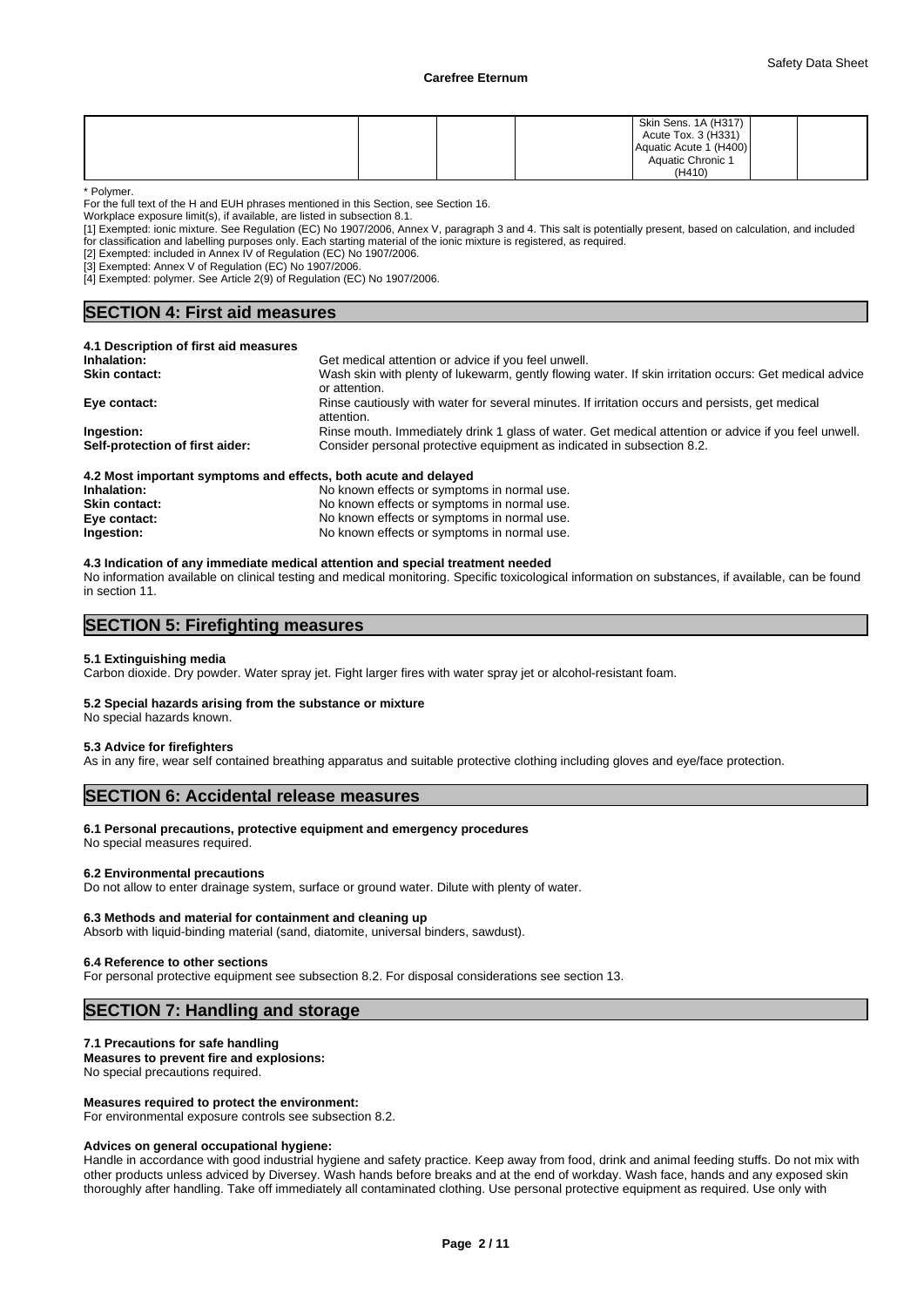adequate ventilation.

### **7.2 Conditions for safe storage, including any incompatibilities**

Store in accordance with local and national regulations. Keep only in original packaging. Store in a closed container. For conditions to avoid see subsection 10.4. For incompatible materials see subsection 10.5.

### **7.3 Specific end use(s)**

No specific advice for end use available.

# **SECTION 8: Exposure controls/personal protection**

#### **8.1 Control parameters Workplace exposure limits**

Air limit values, if available:

| Ingredient(s)                   | UK -<br>Long term<br>value(s) | <b>UK</b><br>- Short term<br>value(s) |
|---------------------------------|-------------------------------|---------------------------------------|
| (2-methoxymethylethoxy)propanol | 50 ppm                        | 150 ppm                               |
|                                 | 308 mg/m $3$                  | 924 mg/m $3$                          |

Biological limit values, if available:

Recommended monitoring procedures, if available:

Additional exposure limits under the conditions of use, if available:

# **DNEL/DMEL and PNEC values**

### **Human exposure**

DNEL oral exposure - Consumer (mg/kg bw)

| Ingredient(s)                                                                                                       | <b>Short term - Local</b><br>effects | Short term - Systemic<br>effects | Long term - Local<br>effects | Long term - Systemic  <br>effects |
|---------------------------------------------------------------------------------------------------------------------|--------------------------------------|----------------------------------|------------------------------|-----------------------------------|
| (2-methoxymethylethoxy)propanol                                                                                     |                                      |                                  |                              | l.67                              |
|                                                                                                                     |                                      |                                  |                              |                                   |
| Alcohols, C16-18, ethoxylated                                                                                       | No data available                    | No data available                | No data available            | No data available                 |
| 5-chloro-2-methyl-2H-isothiazol-3-one [EC No 247-500-7] and<br>2-methyl-2H-isothiazol-3-one [EC No 220-239-6] (3:1) |                                      |                                  | No data available            |                                   |

#### DNEL dermal exposure - Worker

| Ingredient(s)                                                                                                       | <b>Short term - Local</b><br>effects | <b>Short term - Systemic</b><br>effects (mg/kg bw) | Long term - Local<br>effects | Long term - Systemic<br>effects (mg/kg bw) |
|---------------------------------------------------------------------------------------------------------------------|--------------------------------------|----------------------------------------------------|------------------------------|--------------------------------------------|
| (2-methoxymethylethoxy)propanol                                                                                     | No data available                    |                                                    | No data available            | 65                                         |
| Alcohols, C16-18, ethoxylated                                                                                       | No data available                    | No data available                                  | No data available            | No data available                          |
| 5-chloro-2-methyl-2H-isothiazol-3-one [EC No 247-500-7] and<br>2-methyl-2H-isothiazol-3-one [EC No 220-239-6] (3:1) |                                      |                                                    |                              |                                            |

#### DNEL dermal exposure - Consumer

| Ingredient(s)                                                                                                       | <b>Short term - Local</b><br>effects | <b>Short term - Systemic</b><br>effects (ma/ka bw) | Long term - Local<br>effects | Long term - Systemic<br>effects (mg/kg bw) |
|---------------------------------------------------------------------------------------------------------------------|--------------------------------------|----------------------------------------------------|------------------------------|--------------------------------------------|
| (2-methoxymethylethoxy)propanol                                                                                     | No data available                    |                                                    | No data available            |                                            |
| Alcohols, C16-18, ethoxylated                                                                                       | No data available                    | No data available                                  | No data available            | No data available                          |
| 5-chloro-2-methyl-2H-isothiazol-3-one [EC No 247-500-7] and<br>2-methyl-2H-isothiazol-3-one [EC No 220-239-6] (3:1) |                                      |                                                    |                              | No data available                          |

#### DNEL inhalatory exposure - Worker (mg/m<sup>3</sup>  $)$

| Ingredient(s)                                                                                                       | <b>Short term - Local</b><br>effects | Short term - Systemic<br>effects | Long term - Local<br>effects | Long term - Systemic<br>effects |
|---------------------------------------------------------------------------------------------------------------------|--------------------------------------|----------------------------------|------------------------------|---------------------------------|
| (2-methoxymethylethoxy)propanol                                                                                     |                                      |                                  |                              | 310                             |
| Alcohols, C16-18, ethoxylated                                                                                       | No data available                    | No data available                | No data available            | No data available               |
| 5-chloro-2-methyl-2H-isothiazol-3-one [EC No 247-500-7] and<br>2-methyl-2H-isothiazol-3-one [EC No 220-239-6] (3:1) |                                      |                                  | No data available            |                                 |

#### DNEL inhalatory exposure - Consumer (mg/m<sup>3</sup>

| DNEL inhalatory exposure - Consumer (mg/m <sup>3</sup> )    |                           |                              |                   |                      |
|-------------------------------------------------------------|---------------------------|------------------------------|-------------------|----------------------|
| Ingredient(s)                                               | <b>Short term - Local</b> | <b>Short term - Systemic</b> | Long term - Local | Long term - Systemic |
|                                                             | effects                   | effects                      | effects           | effects              |
| (2-methoxymethylethoxy)propanol                             |                           |                              |                   | 37.2                 |
| Alcohols, C16-18, ethoxylated                               | No data available         | No data available            | No data available | No data available    |
| 5-chloro-2-methyl-2H-isothiazol-3-one [EC No 247-500-7] and |                           |                              |                   |                      |
| 2-methyl-2H-isothiazol-3-one [EC No 220-239-6] (3:1)        |                           |                              |                   |                      |

# **Environmental exposure** Environmental exposure - PNEC

| LUVIIVIIIIIGIILAI GADOSUIG - I INLO<br>Ingredient(s)                                                                | (mg/l)            | Surface water, fresh Surface water, marine<br>(mg/l) | Intermittent (mg/l) | Sewage treatment<br>plant (mg/l) |
|---------------------------------------------------------------------------------------------------------------------|-------------------|------------------------------------------------------|---------------------|----------------------------------|
| (2-methoxymethylethoxy)propanol                                                                                     |                   |                                                      | 190                 | 4168                             |
| Alcohols, C16-18, ethoxylated                                                                                       | No data available | No data available                                    | No data available   | No data available                |
| 5-chloro-2-methyl-2H-isothiazol-3-one [EC No 247-500-7] and<br>2-methyl-2H-isothiazol-3-one [EC No 220-239-6] (3:1) |                   |                                                      |                     |                                  |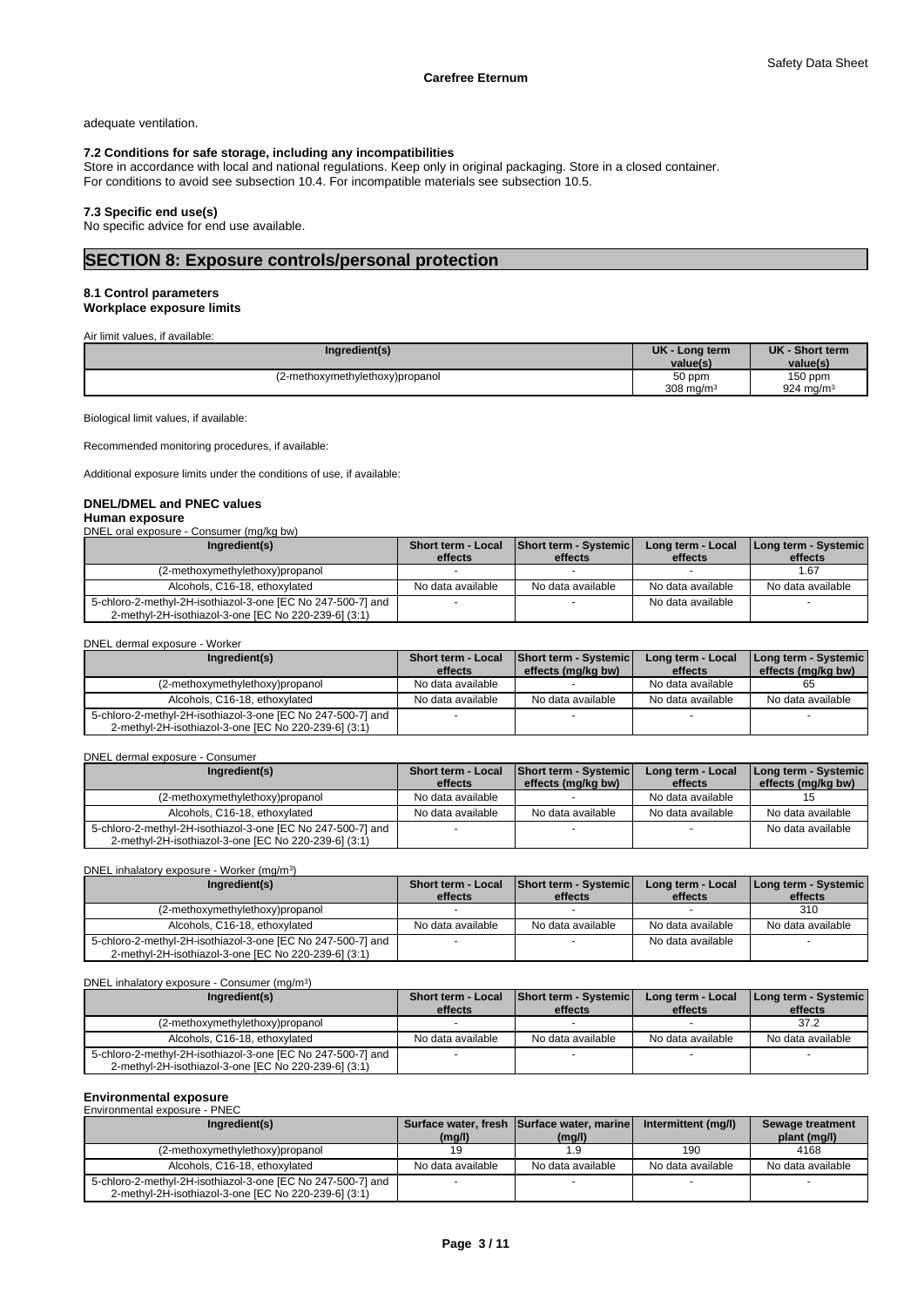Environmental exposure - PNEC, continued

| Ingredient(s)                                                                                                       | l Sediment. freshwater l<br>(mg/kg) | Sediment, marine<br>(mg/kg) | Soil (mg/kg)      | Air (mg/m <sup>3</sup> ) |
|---------------------------------------------------------------------------------------------------------------------|-------------------------------------|-----------------------------|-------------------|--------------------------|
| (2-methoxymethylethoxy)propanol                                                                                     | 70.2                                | 7.02                        | 2.74              | 190                      |
| Alcohols, C16-18, ethoxylated                                                                                       | No data available                   | No data available           | No data available | No data available        |
| 5-chloro-2-methyl-2H-isothiazol-3-one [EC No 247-500-7] and<br>2-methyl-2H-isothiazol-3-one [EC No 220-239-6] (3:1) |                                     |                             |                   |                          |

#### **8.2 Exposure controls**

*The following information applies for the uses indicated in subsection 1.2 of the Safety Data Sheet. If available, please refer to the product information sheet for application and handling instructions. Normal use conditions are assumed for this section.*

*Recommended safety measures for handling the undiluted product:*

| Appropriate engineering controls:<br>Appropriate organisational controls: | No special requirements under normal use conditions.<br>Avoid direct contact and/or splashes where possible. Train personnel.                              |
|---------------------------------------------------------------------------|------------------------------------------------------------------------------------------------------------------------------------------------------------|
| Personal protective equipment                                             |                                                                                                                                                            |
| Eye / face protection:                                                    | Safety glasses are not normally required. However, their use is recommended in those cases<br>where splashes may occur when handling the product (EN 166). |
| Hand protection:                                                          | Rinse and dry hands after use. For prolonged contact protection for the skin may be necessary.                                                             |
| <b>Body protection:</b>                                                   | No special requirements under normal use conditions.                                                                                                       |
| <b>Respiratory protection:</b>                                            | No special requirements under normal use conditions.                                                                                                       |
| <b>Environmental exposure controls:</b>                                   | No special requirements under normal use conditions.                                                                                                       |

# **SECTION 9: Physical and chemical properties**

**9.1 Information on basic physical and chemical properties Information in this section refers to the product, unless it is specifically stated that substance data is listed**

**Physical State: Liquid Colour:** Milky, White **Odour:** Product specific **Odour threshold:** Not applicable **pH:** ≈ 9 (neat) **Melting point/freezing point (°C):** Not determined Not relevant to classification of this product **Initial boiling point and boiling range (°C):** Not determined

Substance data, boiling point

| Ingredient(s)                                                                                                       | Value             | <b>Method</b>    | Atmospheric pressure |
|---------------------------------------------------------------------------------------------------------------------|-------------------|------------------|----------------------|
|                                                                                                                     | $(^{\circ}C)$     |                  | (hPa)                |
| (2-methoxymethylethoxy)propanol                                                                                     | 189.6             | Method not given | 1013                 |
| Alcohols, C16-18, ethoxylated                                                                                       | No data available |                  |                      |
| 5-chloro-2-methyl-2H-isothiazol-3-one [EC No 247-500-7] and<br>2-methyl-2H-isothiazol-3-one [EC No 220-239-6] (3:1) | No data available |                  |                      |

**Method / remark**

**Method / remark**

**Method / remark**

*( UN Manual of Tests and Criteria, section 32, L.2 )* **Flash point (°C):** Not applicable. **Sustained combustion:** Not applicable. **Evaporation rate:** Not determined **Flammability (solid, gas):** Not determined **Upper/lower flammability limit (%):** Not determined

Substance data, flammability or explosive limits, if available:

| redient(s.<br>. .              | Lower limit<br>$\sqrt{2}$<br>vol)<br>. 70 | Upper limit<br>10/<br>vol<br>70 |
|--------------------------------|-------------------------------------------|---------------------------------|
| 2-methoxymethylethoxy)propanol | .                                         |                                 |

### **Vapour pressure:** Not determined

| Substance data, vapour pressure                                                                                     |                   |                  |                     |
|---------------------------------------------------------------------------------------------------------------------|-------------------|------------------|---------------------|
| Ingredient(s)                                                                                                       | Value<br>(Pa)     | <b>Method</b>    | Temperature<br>(°C) |
| (2-methoxymethylethoxy)propanol                                                                                     | 5500              | Method not given | 20                  |
| Alcohols, C16-18, ethoxylated                                                                                       | No data available |                  |                     |
| 5-chloro-2-methyl-2H-isothiazol-3-one [EC No 247-500-7] and<br>2-methyl-2H-isothiazol-3-one [EC No 220-239-6] (3:1) | No data available |                  |                     |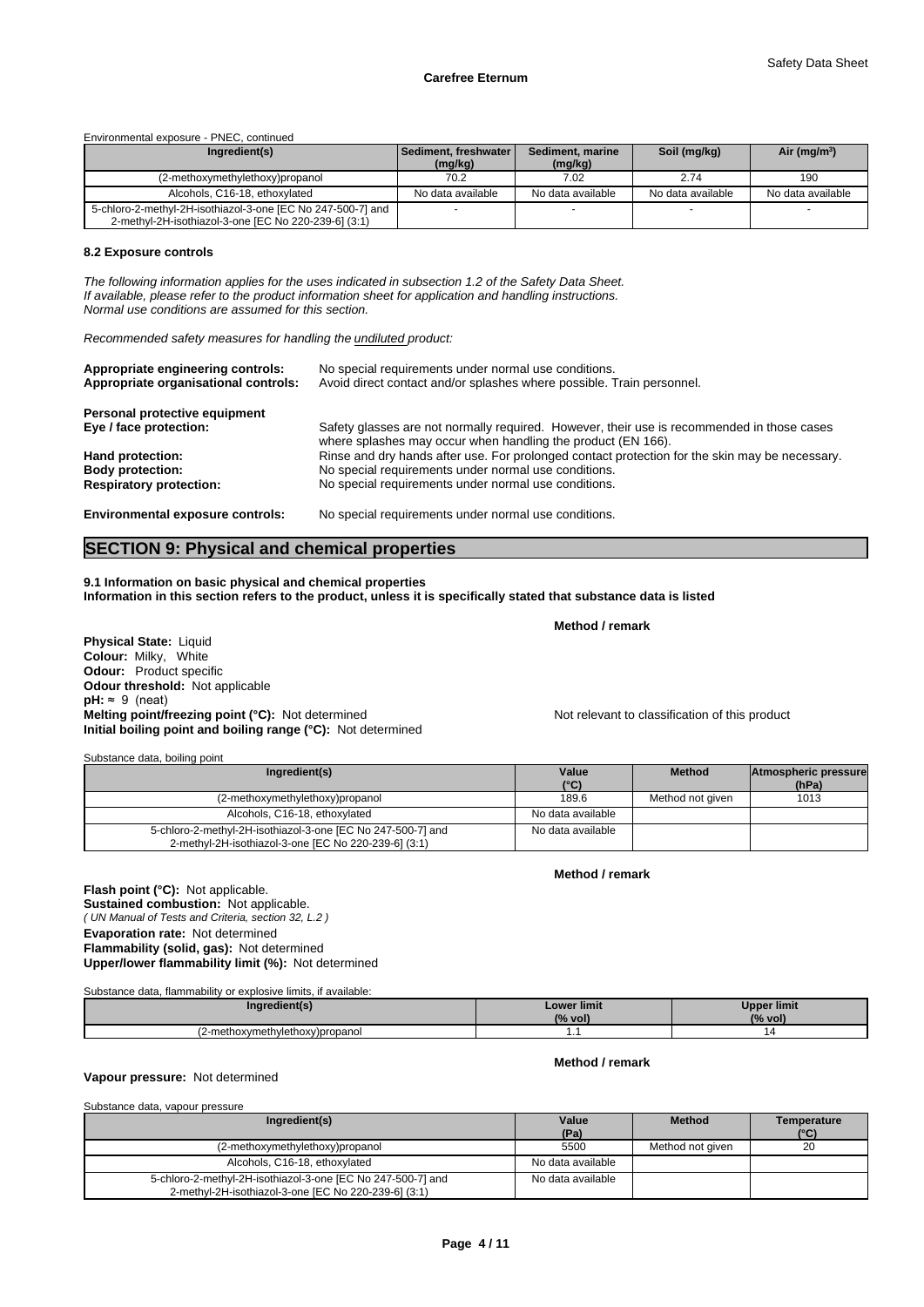#### **Method / remark**

#### **Solubility in / Miscibility with Water:** Fully miscible **Vapour density:** Not determined **Relative density:**  $\approx 1.04$  (20 °C)

#### Substance data, solubility in water

| Ingredient(s)                                                                                                       | Value             | <b>Method</b>    | Temperature |
|---------------------------------------------------------------------------------------------------------------------|-------------------|------------------|-------------|
|                                                                                                                     | (g/l)             |                  | (°C)        |
| (2-methoxymethylethoxy)propanol                                                                                     | Soluble           | Method not given | 20          |
| Alcohols, C16-18, ethoxylated                                                                                       | No data available |                  |             |
| 5-chloro-2-methyl-2H-isothiazol-3-one [EC No 247-500-7] and<br>2-methyl-2H-isothiazol-3-one [EC No 220-239-6] (3:1) | No data available |                  |             |

Substance data, partition coefficient n-octanol/water (log Kow): see subsection 12.3

# **Autoignition temperature:** Not determined

**Decomposition temperature:** Not determined **Viscosity:** Not determined **Explosive properties:** Not explosive. **Oxidising properties:** Not oxidising.

9.2 Other information<br>Surface tension (N/m): Not determined **Corrosion to metals:** Not corrosive

Not relevant to classification of this product Weight of evidence

Substance data, dissociation constant, if available:

# **SECTION 10: Stability and reactivity**

#### **10.1 Reactivity**

No reactivity hazards known under normal storage and use conditions.

#### **10.2 Chemical stability**

Stable under normal storage and use conditions.

### **10.3 Possibility of hazardous reactions**

No hazardous reactions known under normal storage and use conditions.

#### **10.4 Conditions to avoid**

None known under normal storage and use conditions.

#### **10.5 Incompatible materials**

None known under normal use conditions.

#### **10.6 Hazardous decomposition products**

None known under normal storage and use conditions.

# **SECTION 11: Toxicological information**

### **11.1 Information on toxicological effects**

No data is available on the mixture.

Substance data, where relevant and available, are listed below:.

#### **Acute toxicity** Acute oral toxicity

| Avult vidi luxiully                                                                                                 |                 |                      |                |                  |                             |
|---------------------------------------------------------------------------------------------------------------------|-----------------|----------------------|----------------|------------------|-----------------------------|
| Ingredient(s)                                                                                                       | <b>Endpoint</b> | Value<br>(mg/kg)     | <b>Species</b> | <b>Method</b>    | <b>Exposure</b><br>time (h) |
| (2-methoxymethylethoxy)propanol                                                                                     | $LD_{50}$       | >4000                | Rat            | Method not given |                             |
| Alcohols, C16-18, ethoxylated                                                                                       |                 | No data<br>available |                |                  |                             |
| 5-chloro-2-methyl-2H-isothiazol-3-one [EC No 247-500-7] and<br>2-methyl-2H-isothiazol-3-one [EC No 220-239-6] (3:1) | $LD_{50}$       | 457                  | Rat            | Method not given |                             |

| Ingredient(s)                   | <b>Endpoint</b> | Value<br>(mg/kg)     | Species | <b>Method</b>    | <b>Exposure</b><br>time (h) |
|---------------------------------|-----------------|----------------------|---------|------------------|-----------------------------|
| (2-methoxymethylethoxy)propanol | LD 50           | 9510                 | Rabbit  | Method not given |                             |
| Alcohols, C16-18, ethoxylated   |                 | No data<br>available |         |                  |                             |

**Method / remark**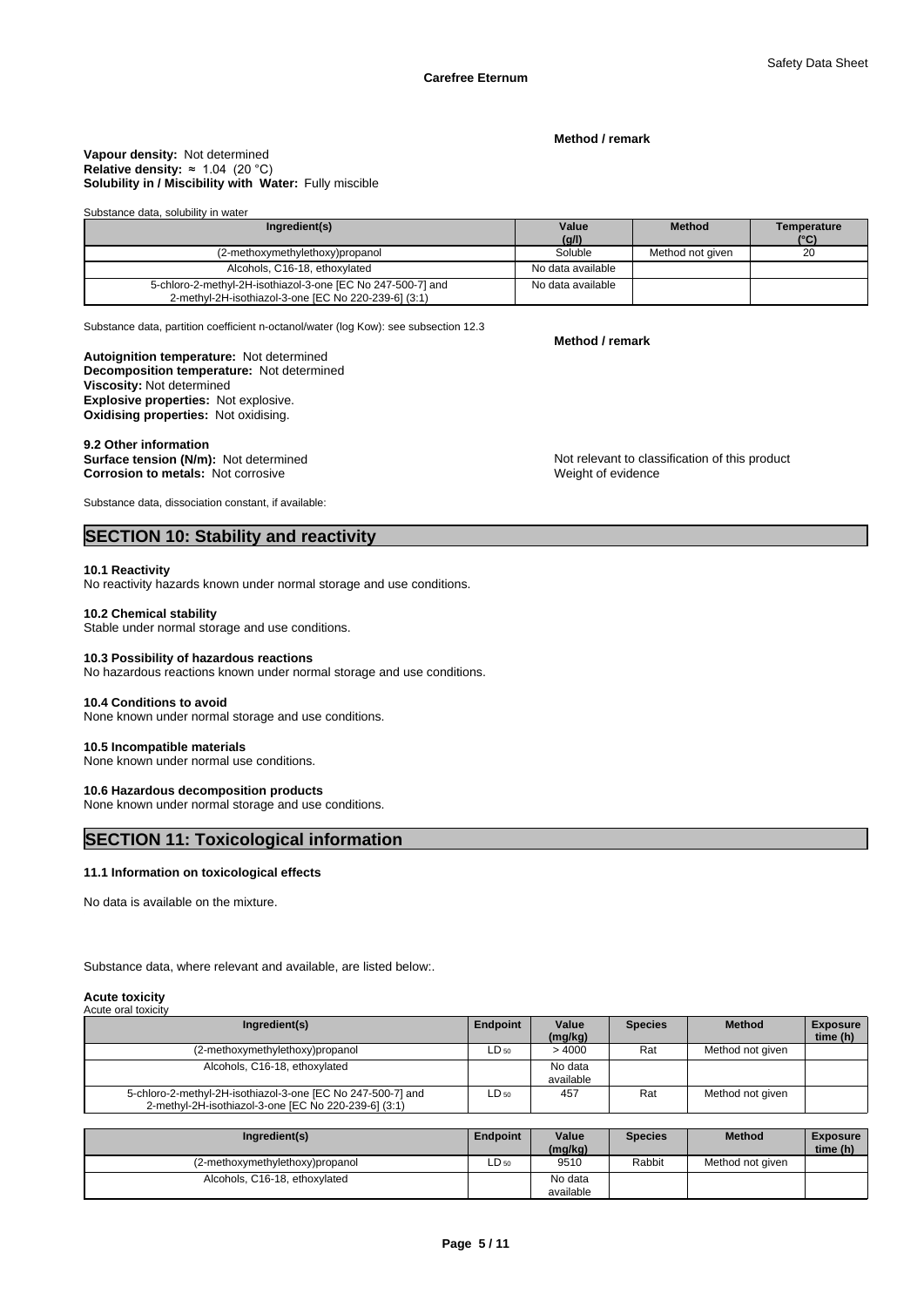| 5-chloro-2-methyl-2H-isothiazol-3-one IEC No 247-500-71 and | LD 50 | 660 | Rabbit | Method not given |  |
|-------------------------------------------------------------|-------|-----|--------|------------------|--|
| 2-methyl-2H-isothiazol-3-one IEC No 220-239-61 (3:1)        |       |     |        |                  |  |

| Acute inhalative toxicity                                                                                           |                 |                                                 |                |               |                             |
|---------------------------------------------------------------------------------------------------------------------|-----------------|-------------------------------------------------|----------------|---------------|-----------------------------|
| Ingredient(s)                                                                                                       | Endpoint        | Value<br>(mq/l)                                 | <b>Species</b> | <b>Method</b> | <b>Exposure</b><br>time (h) |
| (2-methoxymethylethoxy)propanol                                                                                     | LC <sub>o</sub> | > 1.667<br>(vapour) No<br>mortality<br>observed | Rat            |               |                             |
| Alcohols, C16-18, ethoxylated                                                                                       |                 | No data<br>available                            |                |               |                             |
| 5-chloro-2-methyl-2H-isothiazol-3-one [EC No 247-500-7] and<br>2-methyl-2H-isothiazol-3-one [EC No 220-239-6] (3:1) |                 | No data<br>available                            |                |               |                             |

# **Irritation and corrosivity** Skin irritation and corrosivity

| Ingredient(s)                                                                                                       | Result            | <b>Species</b> | <b>Method</b>    | <b>Exposure time</b> |
|---------------------------------------------------------------------------------------------------------------------|-------------------|----------------|------------------|----------------------|
| (2-methoxymethylethoxy)propanol                                                                                     | Not irritant      |                | Method not given |                      |
| Alcohols, C16-18, ethoxylated                                                                                       | No data available |                |                  |                      |
| 5-chloro-2-methyl-2H-isothiazol-3-one [EC No 247-500-7] and<br>2-methyl-2H-isothiazol-3-one [EC No 220-239-6] (3:1) | Corrosive         |                | Method not given |                      |

Eye irritation and corrosivity

| Ingredient(s)                                                                                                       | Result            | <b>Species</b> | <b>Method</b>    | <b>Exposure time</b> |
|---------------------------------------------------------------------------------------------------------------------|-------------------|----------------|------------------|----------------------|
| (2-methoxymethylethoxy)propanol                                                                                     | Not corrosive or  |                | Method not given |                      |
|                                                                                                                     | irritant          |                |                  |                      |
| Alcohols, C16-18, ethoxylated                                                                                       | No data available |                |                  |                      |
| 5-chloro-2-methyl-2H-isothiazol-3-one [EC No 247-500-7] and<br>2-methyl-2H-isothiazol-3-one [EC No 220-239-6] (3:1) | Severe damage     |                | Method not given |                      |

Respiratory tract irritation and corrosivity

| Ingredient(s)                                                                                                       | Result            | <b>Species</b> | <b>Method</b> | <b>Exposure time</b> |
|---------------------------------------------------------------------------------------------------------------------|-------------------|----------------|---------------|----------------------|
| (2-methoxymethylethoxy)propanol                                                                                     | No data available |                |               |                      |
| Alcohols, C16-18, ethoxylated                                                                                       | No data available |                |               |                      |
| 5-chloro-2-methyl-2H-isothiazol-3-one [EC No 247-500-7] and<br>2-methyl-2H-isothiazol-3-one [EC No 220-239-6] (3:1) | No data available |                |               |                      |

# **Sensitisation**

| Sensitisation by skin contact |  |
|-------------------------------|--|
|                               |  |

| Ingredient(s)                                                                                                       | Result            | <b>Species</b> | <b>Method</b>                                          | <b>Exposure time (h)</b> |
|---------------------------------------------------------------------------------------------------------------------|-------------------|----------------|--------------------------------------------------------|--------------------------|
| (2-methoxymethylethoxy)propanol                                                                                     | Not sensitising   |                | Method not given                                       |                          |
| Alcohols, C16-18, ethoxylated                                                                                       | No data available |                |                                                        |                          |
| 5-chloro-2-methyl-2H-isothiazol-3-one [EC No 247-500-7] and<br>2-methyl-2H-isothiazol-3-one [EC No 220-239-6] (3:1) | Sensitising       | Guinea pig     | Method not aiven<br>OECD 406 (EU B.6) /<br><b>GPMT</b> |                          |

Sensitisation by inhalation

| Ingredient(s)                                                                                                       | Result            | <b>Species</b> | <b>Method</b> | <b>Exposure time</b> |
|---------------------------------------------------------------------------------------------------------------------|-------------------|----------------|---------------|----------------------|
| (2-methoxymethylethoxy)propanol                                                                                     | No data available |                |               |                      |
| Alcohols, C16-18, ethoxylated                                                                                       | No data available |                |               |                      |
| 5-chloro-2-methyl-2H-isothiazol-3-one [EC No 247-500-7] and<br>2-methyl-2H-isothiazol-3-one IEC No 220-239-61 (3:1) | No data available |                |               |                      |

# **CMR effects (carcinogenicity, mutagenicity and toxicity for reproduction)** Mutagenicity

| managoniony                                                                                                                                         |                                                        |                             |                         |                            |
|-----------------------------------------------------------------------------------------------------------------------------------------------------|--------------------------------------------------------|-----------------------------|-------------------------|----------------------------|
| Ingredient(s)                                                                                                                                       | <b>Result (in-vitro)</b>                               | <b>Method</b><br>(in-vitro) | <b>Result (in-vivo)</b> | <b>Method</b><br>(in-vivo) |
| (2-methoxymethylethoxy)propanol                                                                                                                     | No evidence for mutagenicity, negative<br>test results | Method not<br>qiven         | No data available       |                            |
| Alcohols, C16-18, ethoxylated                                                                                                                       | INo data available                                     |                             | No data available       |                            |
| 5-chloro-2-methyl-2H-isothiazol-3-one [EC No No evidence for mutagenicity<br>247-500-7] and 2-methyl-2H-isothiazol-3-one<br>[EC No 220-239-6] (3:1) |                                                        | Method not<br>qiven         | No data available       |                            |

**Carcinogenicity** 

| $-$                                                         |                                                        |
|-------------------------------------------------------------|--------------------------------------------------------|
| Ingredient(s)                                               | <b>Effect</b>                                          |
| (2-methoxymethylethoxy)propanol                             | No evidence for carcinogenicity, negative test results |
| Alcohols, C16-18, ethoxylated                               | No data available                                      |
| 5-chloro-2-methyl-2H-isothiazol-3-one [EC No 247-500-7] and | No evidence for carcinogenicity, negative test results |
| 2-methyl-2H-isothiazol-3-one [EC No 220-239-6] (3:1)        |                                                        |

Toxicity for reproduction

| Ingredient(s)          | <b>Endpoint</b> | Specific effect | Value<br>$\left \frac{\text{mg}}{\text{kg}}\right $ bw/d) | <b>Species</b> | <b>Method</b> | <b>Exposure</b><br>time | Remarks and other effects<br>reported |
|------------------------|-----------------|-----------------|-----------------------------------------------------------|----------------|---------------|-------------------------|---------------------------------------|
| (2-methoxymethylethox) |                 |                 | No data                                                   |                |               |                         | No evidence for reproductive          |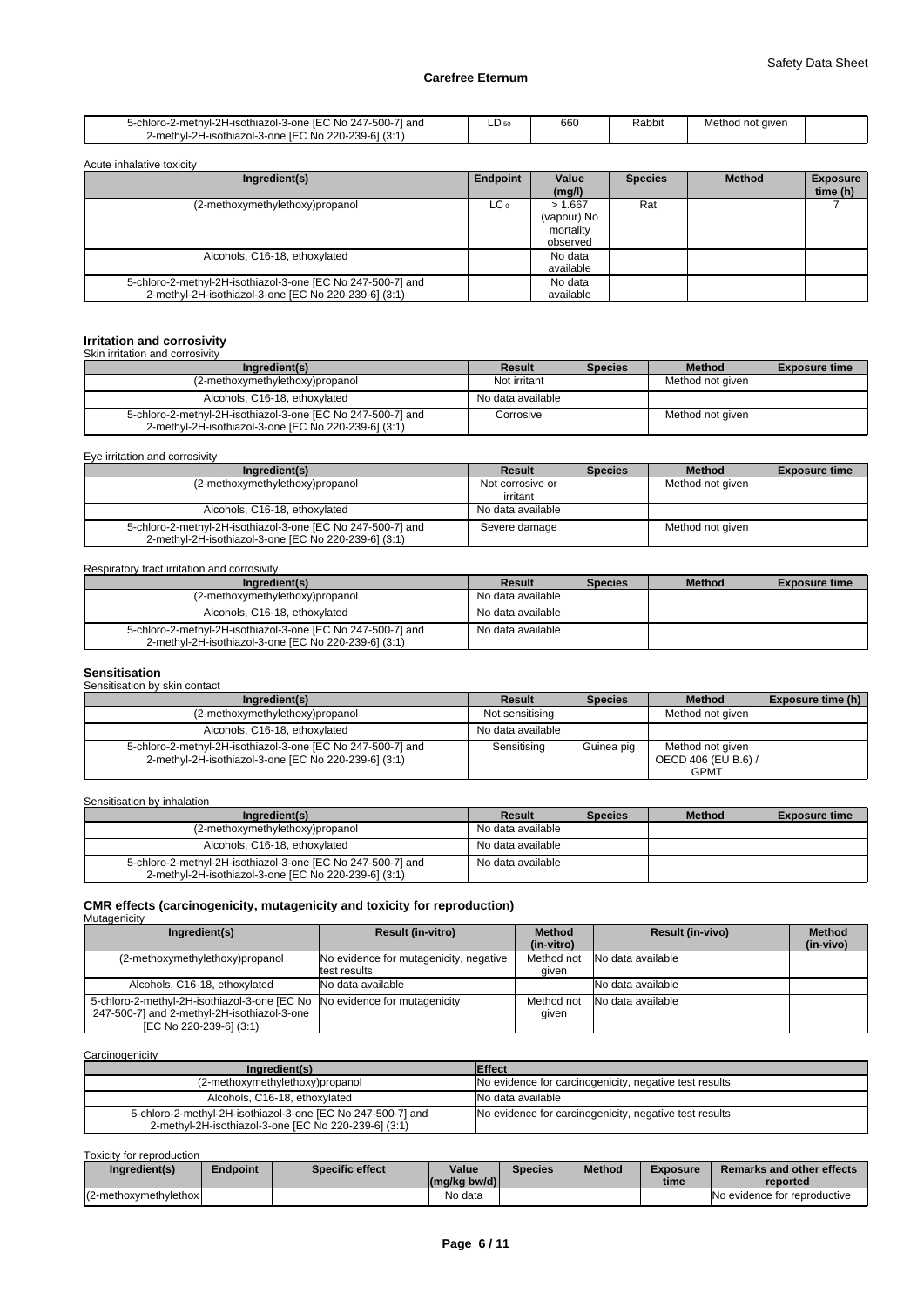| y)propanol                                                                                                                        |  | available            |  | toxicity                                                                        |
|-----------------------------------------------------------------------------------------------------------------------------------|--|----------------------|--|---------------------------------------------------------------------------------|
| Alcohols, C16-18,<br>ethoxylated                                                                                                  |  | No data<br>available |  |                                                                                 |
| 5-chloro-2-methyl-2H-is<br>othiazol-3-one [EC No<br>247-500-7] and<br>2-methyl-2H-isothiazol-<br>3-one [EC No<br>220-239-6] (3:1) |  | No data<br>available |  | No evidence for reproductive<br>toxicity No evidence for<br>teratogenic effects |

# **Repeated dose toxicity** Sub-acute or sub-chronic oral toxicity

| Ingredient(s)                                      | Endpoint | Value        | <b>Species</b> | <b>Method</b> |             | <b>Exposure   Specific effects and organs  </b> |
|----------------------------------------------------|----------|--------------|----------------|---------------|-------------|-------------------------------------------------|
|                                                    |          |              |                |               |             |                                                 |
|                                                    |          | (mg/kg bw/d) |                |               | time (days) | affected                                        |
| (2-methoxymethylethoxy)propanol                    |          | No data      |                |               |             |                                                 |
|                                                    |          | available    |                |               |             |                                                 |
| Alcohols, C16-18, ethoxylated                      |          | No data      |                |               |             |                                                 |
|                                                    |          | available    |                |               |             |                                                 |
| 5-chloro-2-methyl-2H-isothiazol-3-one [EC No       |          | No data      |                |               |             |                                                 |
| 247-500-7] and 2-methyl-2H-isothiazol-3-one [EC No |          | available    |                |               |             |                                                 |
| 220-239-61 (3:1)                                   |          |              |                |               |             |                                                 |

#### Sub-chronic dermal toxicity

| Ingredient(s)                                      | Endpoint | Value        | <b>Species</b> | <b>Method</b> |                    | <b>Exposure Specific effects and organs</b> |
|----------------------------------------------------|----------|--------------|----------------|---------------|--------------------|---------------------------------------------|
|                                                    |          | (ma/ka bw/d) |                |               | $ time$ (days) $ $ | affected                                    |
| (2-methoxymethylethoxy)propanol                    |          | No data      |                |               |                    |                                             |
|                                                    |          | available    |                |               |                    |                                             |
| Alcohols, C16-18, ethoxylated                      |          | No data      |                |               |                    |                                             |
|                                                    |          | available    |                |               |                    |                                             |
| 5-chloro-2-methyl-2H-isothiazol-3-one [EC No       |          | No data      |                |               |                    |                                             |
| 247-500-7] and 2-methyl-2H-isothiazol-3-one [EC No |          | available    |                |               |                    |                                             |
| 220-239-6] (3:1)                                   |          |              |                |               |                    |                                             |

#### Sub-chronic inhalation toxicity

| Ingredient(s)                                      | Endpoint | Value        | <b>Species</b> | <b>Method</b> |                    | <b>Exposure Specific effects and organs</b> |
|----------------------------------------------------|----------|--------------|----------------|---------------|--------------------|---------------------------------------------|
|                                                    |          | (mg/kg bw/d) |                |               | $ time$ (days) $ $ | affected                                    |
| (2-methoxymethylethoxy)propanol                    |          | No data      |                |               |                    |                                             |
|                                                    |          | available    |                |               |                    |                                             |
| Alcohols, C16-18, ethoxylated                      |          | No data      |                |               |                    |                                             |
|                                                    |          | available    |                |               |                    |                                             |
| 5-chloro-2-methyl-2H-isothiazol-3-one [EC No       |          | No data      |                |               |                    |                                             |
| 247-500-7] and 2-methyl-2H-isothiazol-3-one [EC No |          | available    |                |               |                    |                                             |
| 220-239-61 (3:1)                                   |          |              |                |               |                    |                                             |

#### Chronic toxicity

| Ingredient(s)           | <b>Exposure</b> | Endpoint | Value                      | <b>Species</b> | <b>Method</b> | <b>Exposure</b> | Specific effects and | <b>Remark</b> |
|-------------------------|-----------------|----------|----------------------------|----------------|---------------|-----------------|----------------------|---------------|
|                         | route           |          | $\frac{1}{2}$ (mg/kg bw/d) |                |               | time            | organs affected      |               |
| (2-methoxymethylethox)  |                 |          | No data                    |                |               |                 |                      |               |
| y)propanol              |                 |          | available                  |                |               |                 |                      |               |
| Alcohols, C16-18,       |                 |          | No data                    |                |               |                 |                      |               |
| ethoxylated             |                 |          | available                  |                |               |                 |                      |               |
| 5-chloro-2-methyl-2H-is |                 |          | No data                    |                |               |                 |                      |               |
| othiazol-3-one [EC No   |                 |          | available                  |                |               |                 |                      |               |
| 247-500-7] and          |                 |          |                            |                |               |                 |                      |               |
| 2-methyl-2H-isothiazol- |                 |          |                            |                |               |                 |                      |               |
| 3-one [EC No            |                 |          |                            |                |               |                 |                      |               |
| 220-239-6] (3:1)        |                 |          |                            |                |               |                 |                      |               |

#### STOT-single exposure

| Ingredient(s)                                                                                                       | Affected organ(s) |
|---------------------------------------------------------------------------------------------------------------------|-------------------|
| (2-methoxymethylethoxy)propanol                                                                                     | No data available |
| Alcohols, C16-18, ethoxylated                                                                                       | No data available |
| 5-chloro-2-methyl-2H-isothiazol-3-one [EC No 247-500-7] and<br>2-methyl-2H-isothiazol-3-one [EC No 220-239-6] (3:1) | No data available |

#### STOT-repeated exposure

| -------------------                                                                                                 |                          |
|---------------------------------------------------------------------------------------------------------------------|--------------------------|
| Ingredient(s)                                                                                                       | <b>Affected organ(s)</b> |
| (2-methoxymethylethoxy)propanol                                                                                     | No data available        |
| Alcohols, C16-18, ethoxylated                                                                                       | INo data available       |
| 5-chloro-2-methyl-2H-isothiazol-3-one [EC No 247-500-7] and<br>2-methyl-2H-isothiazol-3-one [EC No 220-239-6] (3:1) | No data available        |

#### **Aspiration hazard**

Substances with an aspiration hazard (H304), if any, are listed in section 3. If relevant, see section 9 for dynamic viscosity and relative density of the product.

### **Potential adverse health effects and symptoms**

Effects and symptoms related to the product, if any, are listed in subsection 4.2.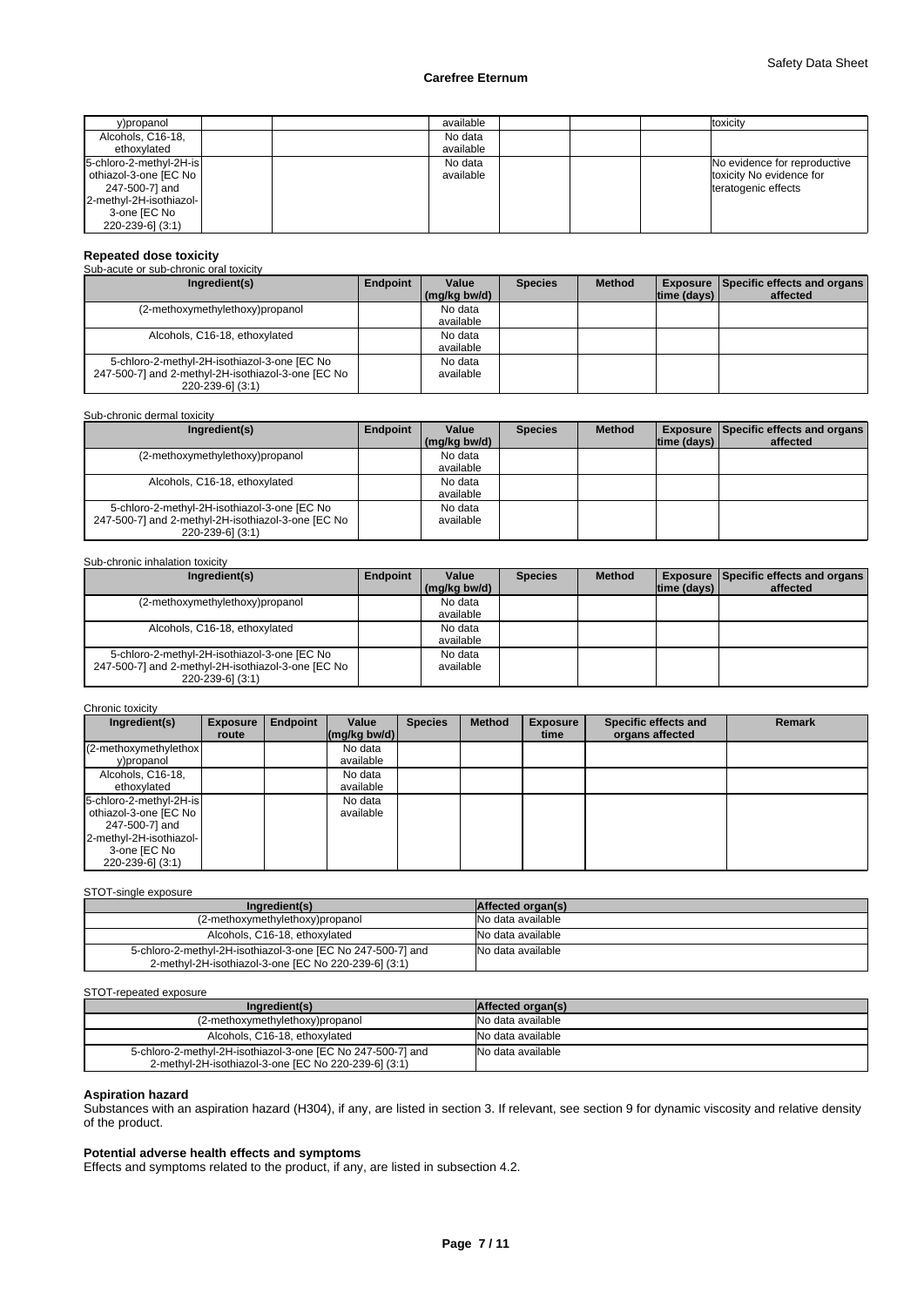# **SECTION 12: Ecological information**

# **12.1 Toxicity**

No data is available on the mixture.

Substance data, where relevant and available, are listed below:

# **Aquatic short-term toxicity** Aquatic short-term toxicity - fish

| AUURIIC SIIDIL-LEIIII LOXICILY - IISII                                                                              |           |                      |                        |                   |                             |  |  |  |
|---------------------------------------------------------------------------------------------------------------------|-----------|----------------------|------------------------|-------------------|-----------------------------|--|--|--|
| Ingredient(s)                                                                                                       | Endpoint  | Value<br>(mq/l)      | <b>Species</b>         | <b>Method</b>     | <b>Exposure</b><br>time (h) |  |  |  |
| (2-methoxymethylethoxy)propanol                                                                                     | $LC_{50}$ | >1000                | Poecilia<br>reticulata | Method not given  | 96                          |  |  |  |
| Alcohols, C16-18, ethoxylated                                                                                       |           | No data<br>available |                        |                   |                             |  |  |  |
| 5-chloro-2-methyl-2H-isothiazol-3-one [EC No 247-500-7] and<br>2-methyl-2H-isothiazol-3-one [EC No 220-239-6] (3:1) | $LC_{50}$ | 0.28                 | Lepomis<br>macrochirus | OECD 203 (EU C.1) | 96                          |  |  |  |

Aquatic short-term toxicity - crustacea

| Ingredient(s)                                                                                                       | Endpoint | Value<br>(mg/l)      | <b>Species</b>          | <b>Method</b>     | <b>Exposure</b><br>time (h) |
|---------------------------------------------------------------------------------------------------------------------|----------|----------------------|-------------------------|-------------------|-----------------------------|
| (2-methoxymethylethoxy)propanol                                                                                     | EC 50    | 1919                 | Daphnia<br>magna Straus | Method not given  | 48                          |
| Alcohols, C16-18, ethoxylated                                                                                       |          | No data<br>available |                         |                   |                             |
| 5-chloro-2-methyl-2H-isothiazol-3-one [EC No 247-500-7] and<br>2-methyl-2H-isothiazol-3-one [EC No 220-239-6] (3:1) | EC 50    | 0.126                | Daphnia<br>magna Straus | OECD 202 (EU C.2) | 48                          |

| Aquatic short-term toxicity - algae                                                                                 |           |                      |                                        |                   |                             |
|---------------------------------------------------------------------------------------------------------------------|-----------|----------------------|----------------------------------------|-------------------|-----------------------------|
| Ingredient(s)                                                                                                       | Endpoint  | Value<br>(mg/l)      | <b>Species</b>                         | <b>Method</b>     | <b>Exposure</b><br>time (h) |
| (2-methoxymethylethoxy)propanol                                                                                     | $EC_{50}$ | >969                 | Selenastrum<br>capricornutum           | Method not given  | 72                          |
| Alcohols, C16-18, ethoxylated                                                                                       |           | No data<br>available |                                        |                   |                             |
| 5-chloro-2-methyl-2H-isothiazol-3-one [EC No 247-500-7] and<br>2-methyl-2H-isothiazol-3-one [EC No 220-239-6] (3:1) | $EC_{50}$ | 0.003                | Pseudokirchner<br>iella<br>subcapitata | OECD 201 (EU C.3) | 72                          |

| Aquatic short-term toxicity - marine species |  |
|----------------------------------------------|--|
|                                              |  |

| Ingredient(s)                                                                                                       | Endpoint | Value<br>(mg/l)      | <b>Species</b> | <b>Method</b> | <b>Exposure</b><br>time (days) |
|---------------------------------------------------------------------------------------------------------------------|----------|----------------------|----------------|---------------|--------------------------------|
| (2-methoxymethylethoxy)propanol                                                                                     |          | No data<br>available |                |               |                                |
| Alcohols, C16-18, ethoxylated                                                                                       |          | No data<br>available |                |               |                                |
| 5-chloro-2-methyl-2H-isothiazol-3-one [EC No 247-500-7] and<br>2-methyl-2H-isothiazol-3-one [EC No 220-239-6] (3:1) |          | No data<br>available |                |               |                                |

Impact on sewage plants - toxicity to bacteria

| Ingredient(s)                                                                                                       | Endpoint  | Value<br>(mg/l)      | <b>Inoculum</b>       | <b>Method</b>    | <b>Exposure</b><br>time |
|---------------------------------------------------------------------------------------------------------------------|-----------|----------------------|-----------------------|------------------|-------------------------|
| (2-methoxymethylethoxy)propanol                                                                                     | $EC_{10}$ | 4168                 | Pseudomonas<br>putida | Method not given |                         |
| Alcohols, C16-18, ethoxylated                                                                                       |           | No data<br>available |                       |                  |                         |
| 5-chloro-2-methyl-2H-isothiazol-3-one [EC No 247-500-7] and<br>2-methyl-2H-isothiazol-3-one [EC No 220-239-6] (3:1) | $EC_{20}$ | 0.97                 | Activated<br>sludge   | OECD 209         | 3 hour(s)               |

# **Aquatic long-term toxicity** Aquatic long-term toxicity - fish

| Aguatic Ibrig-term toxicity - iisii                |          |           |                |               |                 |                         |
|----------------------------------------------------|----------|-----------|----------------|---------------|-----------------|-------------------------|
| Ingredient(s)                                      | Endpoint | Value     | <b>Species</b> | <b>Method</b> | <b>Exposure</b> | <b>Effects observed</b> |
|                                                    |          | (mg/l)    |                |               | time            |                         |
| (2-methoxymethylethoxy)propanol                    |          | No data   |                |               |                 |                         |
|                                                    |          | available |                |               |                 |                         |
| Alcohols, C16-18, ethoxylated                      |          | No data   |                |               |                 |                         |
|                                                    |          | available |                |               |                 |                         |
| 5-chloro-2-methyl-2H-isothiazol-3-one [EC No       |          | No data   |                |               |                 |                         |
| 247-500-7] and 2-methyl-2H-isothiazol-3-one [EC No |          | available |                |               |                 |                         |
| 220-239-6] (3:1)                                   |          |           |                |               |                 |                         |

#### Aquatic long-term toxicity - crustacea

| Ingredient(s)                                | Endpoint    | Value<br>(mg/l)      | <b>Species</b>   | <b>Method</b>       | <b>Exposure</b><br>time | <b>Effects observed</b> |
|----------------------------------------------|-------------|----------------------|------------------|---------------------|-------------------------|-------------------------|
| (2-methoxymethylethoxy)propanol              | <b>NOEC</b> | > 0.5                | Daphnia<br>maqna | Method not<br>given | $22 \text{ day(s)}$     |                         |
| Alcohols, C16-18, ethoxylated                |             | No data<br>available |                  |                     |                         |                         |
| 5-chloro-2-methyl-2H-isothiazol-3-one [EC No |             | No data              |                  |                     |                         |                         |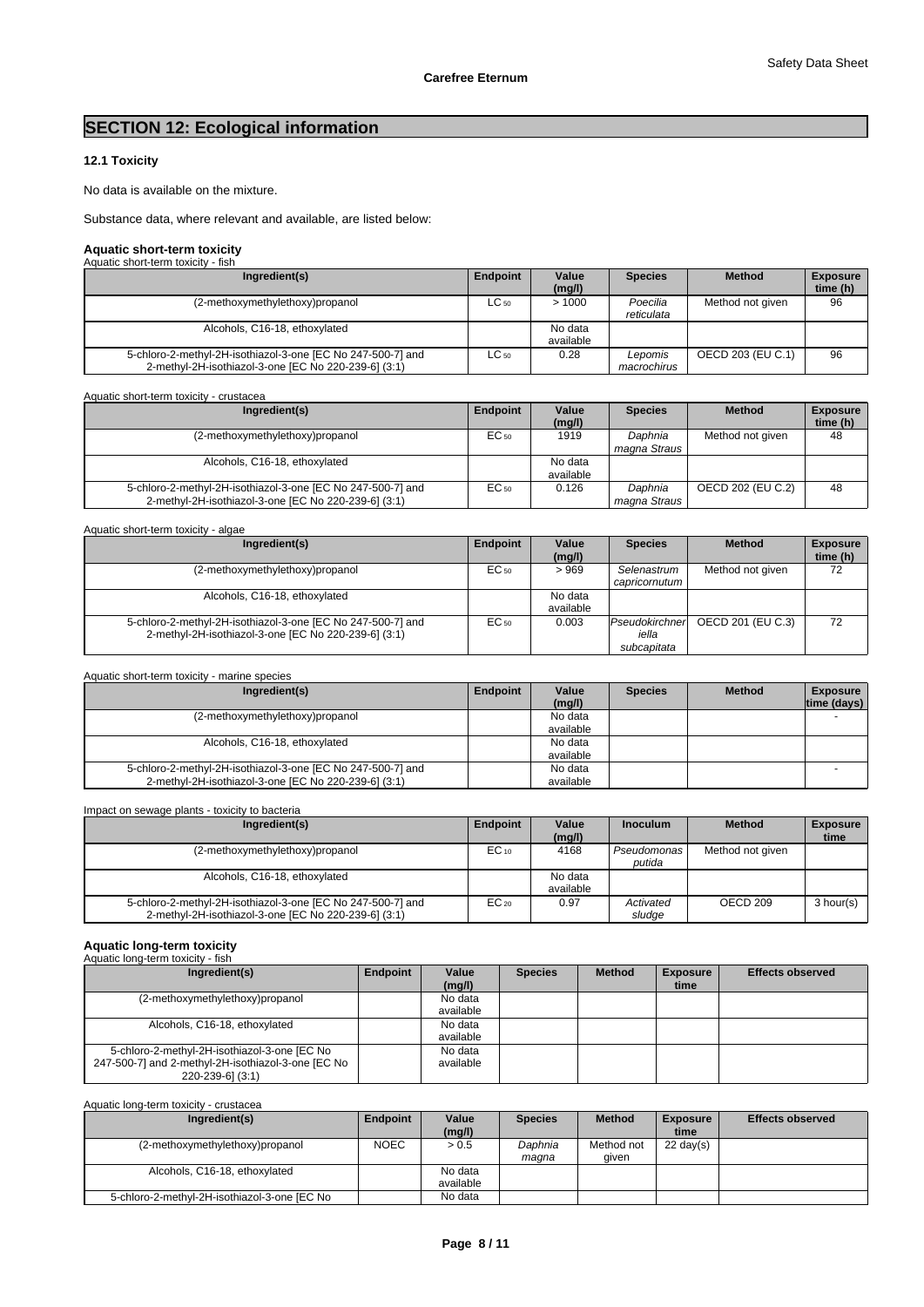| 71 and 2-methvl-2H-isothiazol-3-one IEC No<br>247-500-7 | available |  |  |
|---------------------------------------------------------|-----------|--|--|
| 1/0.4<br>$220-h.$<br>つつへ_<br>-<br>.                     |           |  |  |

#### Aquatic toxicity to other aquatic benthic organisms, including sediment-dwelling organisms, if available:<br> **Allerent indicate in the series** Method  $$ **(mg/kg dw sediment) Species | Method | Exposure | Effects observed | time (days)**  (2-methoxymethylethoxy)propanol available - Alcohols, C16-18, ethoxylated No data available 5-chloro-2-methyl-2H-isothiazol-3-one [EC No 247-500-7] and 2-methyl-2H-isothiazol-3-one [EC No 220-239-6] (3:1) No data available -

#### **Terrestrial toxicity**

Terrestrial toxicity - soil invertebrates, including earthworms, if available:

| Ingredient(s)                                                                                                          | Endpoint | Value<br>(mg/kg dw<br>soil) | <b>Species</b> | <b>Method</b> | <b>Exposure</b><br>$ time$ (days) $ $ | <b>Effects observed</b> |
|------------------------------------------------------------------------------------------------------------------------|----------|-----------------------------|----------------|---------------|---------------------------------------|-------------------------|
| (2-methoxymethylethoxy)propanol                                                                                        |          | No data<br>available        |                |               |                                       |                         |
| 5-chloro-2-methyl-2H-isothiazol-3-one [EC No<br>247-500-7] and 2-methyl-2H-isothiazol-3-one [EC No<br>220-239-6] (3:1) |          | No data<br>available        |                |               | $\overline{\phantom{0}}$              |                         |

#### Terrestrial toxicity - plants, if available:

| Ingredient(s)                                      | Endpoint | Value     | <b>Species</b> | <b>Method</b> | <b>Exposure</b>    | <b>Effects observed</b> |
|----------------------------------------------------|----------|-----------|----------------|---------------|--------------------|-------------------------|
|                                                    |          | (mg/kg dw |                |               | $ time$ (days) $ $ |                         |
|                                                    |          | soil)     |                |               |                    |                         |
| (2-methoxymethylethoxy)propanol                    |          | No data   |                |               |                    |                         |
|                                                    |          | available |                |               |                    |                         |
| 5-chloro-2-methyl-2H-isothiazol-3-one [EC No       |          | No data   |                |               | $\sim$             |                         |
| 247-500-7] and 2-methyl-2H-isothiazol-3-one [EC No |          | available |                |               |                    |                         |
| 220-239-6] (3:1)                                   |          |           |                |               |                    |                         |

#### Terrestrial toxicity - birds, if available:

| Ingredient(s)                                      | Endpoint | Value     | <b>Species</b> | <b>Method</b> | <b>Exposure</b> | <b>Effects observed</b> |
|----------------------------------------------------|----------|-----------|----------------|---------------|-----------------|-------------------------|
|                                                    |          |           |                |               | Itime (davs) I  |                         |
| (2-methoxymethylethoxy)propanol                    |          | No data   |                |               |                 |                         |
|                                                    |          | available |                |               |                 |                         |
| 5-chloro-2-methyl-2H-isothiazol-3-one [EC No       |          | No data   |                |               |                 |                         |
| 247-500-7] and 2-methyl-2H-isothiazol-3-one [EC No |          | available |                |               |                 |                         |
| 220-239-6] (3:1)                                   |          |           |                |               |                 |                         |

#### Terrestrial toxicity - beneficial insects, if available:

| Ingredient(s)                                                                                                          | Endpoint | Value<br>(mg/kg dw<br>soil) | <b>Species</b> | <b>Method</b> | <b>Exposure</b><br>$ time$ (days) $ $ | <b>Effects observed</b> |
|------------------------------------------------------------------------------------------------------------------------|----------|-----------------------------|----------------|---------------|---------------------------------------|-------------------------|
| (2-methoxymethylethoxy)propanol                                                                                        |          | No data<br>available        |                |               |                                       |                         |
| 5-chloro-2-methyl-2H-isothiazol-3-one [EC No<br>247-500-7] and 2-methyl-2H-isothiazol-3-one [EC No<br>220-239-6] (3:1) |          | No data<br>available        |                |               |                                       |                         |

#### Terrestrial toxicity - soil bacteria, if available:

| Ingredient(s)                                      | Endpoint | Value              | <b>Species</b> | <b>Method</b> | <b>Exposure</b>    | <b>Effects observed</b> |
|----------------------------------------------------|----------|--------------------|----------------|---------------|--------------------|-------------------------|
|                                                    |          | (mg/kg dw<br>soil) |                |               | $ time$ (days) $ $ |                         |
| (2-methoxymethylethoxy)propanol                    |          | No data            |                |               |                    |                         |
|                                                    |          | available          |                |               |                    |                         |
| 5-chloro-2-methyl-2H-isothiazol-3-one [EC No       |          | No data            |                |               |                    |                         |
| 247-500-7] and 2-methyl-2H-isothiazol-3-one [EC No |          | available          |                |               |                    |                         |
| 220-239-6] (3:1)                                   |          |                    |                |               |                    |                         |

## **12.2 Persistence and degradability**

**Abiotic degradation**

Abiotic degradation - photodegradation in air, if available:

| Ingredient(s)                  | Half-life time | <b>Method</b>       | :valuation                           | Remark |
|--------------------------------|----------------|---------------------|--------------------------------------|--------|
| 2-methoxymethylethoxy)propanol | day(s)         | Method<br>not given | .<br><b>IRapidly photodegradable</b> |        |

Abiotic degradation - hydrolysis, if available:

Abiotic degradation - other processes, if available:

#### **Biodegradation**

| ---------------                             |          |                   |                                              |               |                       |
|---------------------------------------------|----------|-------------------|----------------------------------------------|---------------|-----------------------|
| Ready biodegradability - aerobic conditions |          |                   |                                              |               |                       |
| Ingredient(s)                               | Inoculum | <b>Analytical</b> | DT 50                                        | <b>Method</b> | <b>Evaluation</b>     |
|                                             |          | method            |                                              |               |                       |
| (2-methoxymethylethoxy)propanol             |          |                   | Oxygen depletion   75 % in 28 day(s) $\vert$ | OECD 301F     | Readily biodegradable |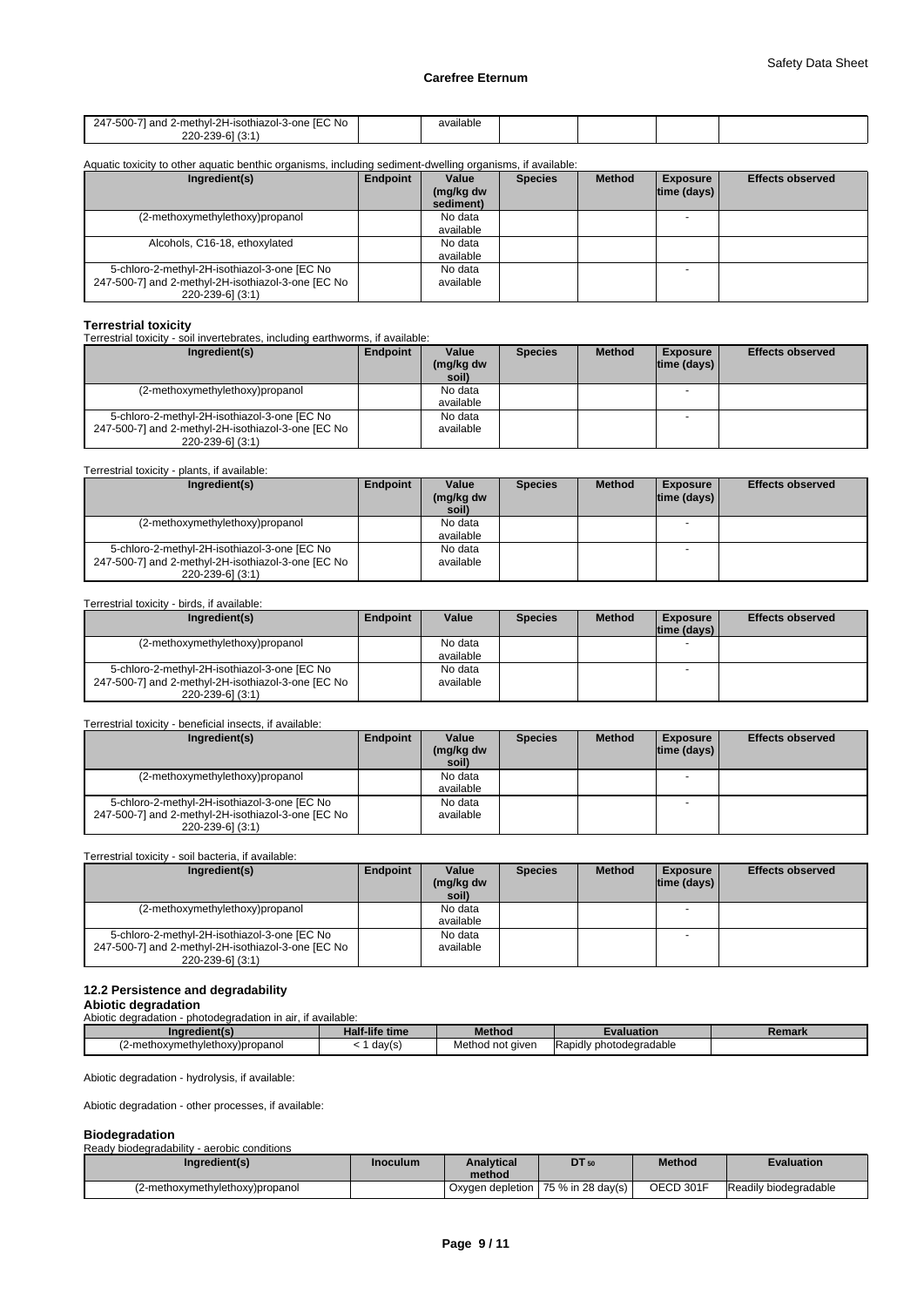| Alcohols, C16-18, ethoxylated                                                                                            |                  |       | OECD 301D | Readily biodegradable |
|--------------------------------------------------------------------------------------------------------------------------|------------------|-------|-----------|-----------------------|
| 5-chloro-2-methyl-2H-isothiazol-3-one [EC No<br>247-500-7] and 2-methyl-2H-isothiazol-3-one [EC No  <br>220-239-61 (3:1) | Oxygen depletion | - 60% | OECD 301D | Readily biodegradable |

Ready biodegradability - anaerobic and marine conditions, if available:

Degradation in relevant environmental compartments, if available:

# **12.3 Bioaccumulative potential**

| Partition coefficient n-octanol/water (log Kow)                                                                           |                   |                  |                                   |        |
|---------------------------------------------------------------------------------------------------------------------------|-------------------|------------------|-----------------------------------|--------|
| Ingredient(s)                                                                                                             | Value             | <b>Method</b>    | <b>Evaluation</b>                 | Remark |
| (2-methoxymethylethoxy)propanol                                                                                           | 1.01              | Method not given | Low potential for bioaccumulation |        |
| Alcohols, C16-18, ethoxylated                                                                                             | No data available |                  |                                   |        |
| 5-chloro-2-methyl-2H-isothiazol-3-one<br>[EC No 247-500-7] and<br>2-methyl-2H-isothiazol-3-one [EC No<br>220-239-6] (3:1) | $-0.71 - +0.75$   | Method not given | No bioaccumulation expected       |        |

| Bioconcentration factor (BCF)                                                                                                                       |                   |                |               |                   |               |
|-----------------------------------------------------------------------------------------------------------------------------------------------------|-------------------|----------------|---------------|-------------------|---------------|
| Ingredient(s)                                                                                                                                       | Value             | <b>Species</b> | <b>Method</b> | <b>Evaluation</b> | <b>Remark</b> |
| (2-methoxymethylethox)<br>y)propanol                                                                                                                | No data available |                |               |                   |               |
| Alcohols, C16-18,<br>ethoxylated                                                                                                                    | No data available |                |               |                   |               |
| 5-chloro-2-methyl-2H-is No data available<br>othiazol-3-one [EC No<br>247-500-7] and<br>2-methyl-2H-isothiazol-<br>3-one [EC No<br>220-239-6] (3:1) |                   |                |               |                   |               |

#### **12.4 Mobility in soil** Adsorption/Desorption to soil or sediment

| Adsorption/Desorption to soil or sediment<br>Ingredient(s)                                                               | <b>Adsorption</b><br>coefficient<br>Log Koc | <b>Desorption</b><br>coefficient<br>Log Koc(des) | <b>Method</b> | Soil/sediment<br>type | Evaluation                                       |
|--------------------------------------------------------------------------------------------------------------------------|---------------------------------------------|--------------------------------------------------|---------------|-----------------------|--------------------------------------------------|
| (2-methoxymethylethoxy)propanol                                                                                          | l No data available I                       |                                                  |               |                       | High potential for mobility in  <br><b>Isoil</b> |
| Alcohols, C16-18, ethoxylated                                                                                            | No data available                           |                                                  |               |                       |                                                  |
| 5-chloro-2-methyl-2H-isothiazol-3-one [EC No<br>247-500-7] and 2-methyl-2H-isothiazol-3-one [EC No ]<br>220-239-6] (3:1) | No data available                           |                                                  |               |                       |                                                  |

#### **12.5 Results of PBT and vPvB assessment**

Substances that fulfill the criteria for PBT/vPvB, if any, are listed in section 3.

#### **12.6 Other adverse effects**

No other adverse effects known.

# **SECTION 13: Disposal considerations**

# **13.1 Waste treatment methods**

| Waste from residues / unused     | The concentrated contents or contaminated packaging should be disposed of by a certified handler  |
|----------------------------------|---------------------------------------------------------------------------------------------------|
| products:                        | or according to the site permit. Release of waste to sewers is discouraged. The cleaned packaging |
|                                  | material is suitable for energy recovery or recycling in line with local legislation.             |
| <b>European Waste Cataloque:</b> | 160306 - organic wastes other than those mentioned in 160305.                                     |
| <b>Empty packaging</b>           |                                                                                                   |
| Recommendation:                  | Dispose of observing national or local regulations.                                               |
| Suitable cleaning agents:        | Water, if necessary with cleaning agent.                                                          |

# **SECTION 14: Transport information**

**Land transport (ADR/RID), Sea transport (IMDG), Air transport (ICAO-TI / IATA-DGR)** 

**14.1 UN number:** Non-dangerous goods

**14.2 UN proper shipping name:** Non-dangerous goods

**14.3 Transport hazard class(es):** Non-dangerous goods

**14.4 Packing group:** Non-dangerous goods

**14.5 Environmental hazards:** Non-dangerous goods

**14.6 Special precautions for user:** Non-dangerous goods

**14.7 Transport in bulk according to Annex II of MARPOL and the IBC Code:** Non-dangerous goods

# **SECTION 15: Regulatory information**